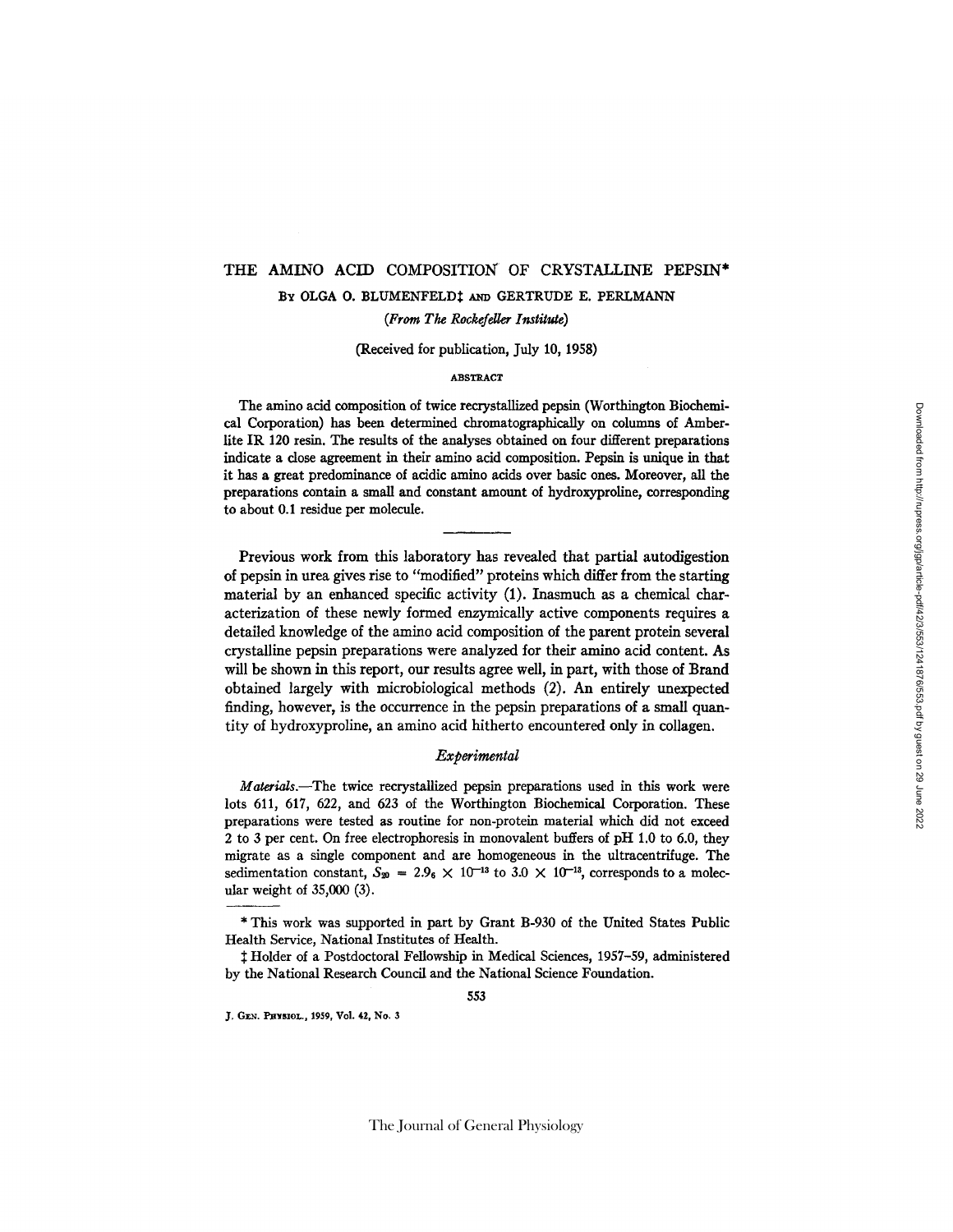# 554 COMPOSITION OF PEPSIN

*Methods--For* amino acid analyses 15 to 20 mg. samples of pepsin were hydrolyzed *in vacuo* with 3 ml. constant boiling hydrochloric acid at 110  $\pm$  1<sup>o</sup>C. for 22 and 70 hours. The hydrolysates were taken to dryness in a rotating evaporator at 50°C. and the residue dissolved in 3 ml. distilled water. The washing procedure was repeated three times.  $0.2~\text{N}$  citrate buffer of pH 2.2 was then added and the volume adjusted to 5.0 ml. The concentration of the hydrolysates has been determined from nitrogen analyses by the Pregl microKjeldahl method using a nitrogen factor for conversion to dry weight based on separate nitrogen, moisture, and ash determinations of the individual pepsin preparations.<sup>1</sup>

In the amino acid analyses the procedure of Moore, Spackman, and Stein was followed using a 153 cm. IR 120 column at 50°C. for the acidic and neutral acids and a 25 cm. column for the basic ones (4). Since in chromatography at  $50^{\circ}$ C. hydroxyproline does not separate from aspartic acid and its color value in the ninhydrin assay at  $440 \text{ m}\mu$  is low, this amino acid was determined in separate experiments in which the column temperature was maintained at 30°C. (5). Here an aliquot of each fraction was tested with the modified ninhydrin reagent (6) and the remaining portion analyzed for hydroxyproline with the aid of the procedure of Martin and Axelrod (7). BRIJ, thiodiglycol, and phenol, usually added to the eluting buffer, interfere with the color reaction and were, therefore, eliminated.

Tryptophan analyses were carried out on the intact unhydrolyzed pepsin according to the method of Goodwin and Morton (8). As suggested, correction for extraneous absorption was applied and the tyrosine content derived from the chromatographic analyses substituted into the equation. The isobestic point was at 277 to 281 m $\mu$  (9).

#### RESULTS

Some of the striking features of the amino acid composition of pepsin are illustrated qualitatively with the aid of the elution patterns of Figs. 1 and 2. From these patterns it is apparent that pepsin has a high content of acidic, neutral, and hydroxy amino acids whereas the content of the basic ones is unusually low.

In Table I are presented the analytical data obtained from a 22 and 70 hour hydrolysate for the four preparations. It is of interest to note that the compositions of lots 611, 617, and 623 are identical within the experimental error of the method. Preparation 622, on the other hand, has less isoleucine. As is the case with most proteins, serine, threonine, and tyrosine are partly decomposed during acid hydrolysis. Thus, in the final calculations, a correction has been applied which was obtained by extrapolation of the 22 and 70 hour values to zero time.

A point of interest in these analyses, however, is that each pepsin preparation thus far examined contains a small amount of hydroxyproline. Although it has been shown by Spackman, Stein, and Moore (5) that on chromatography on

1 We are indebted to Mr. T. Bella for these determinations.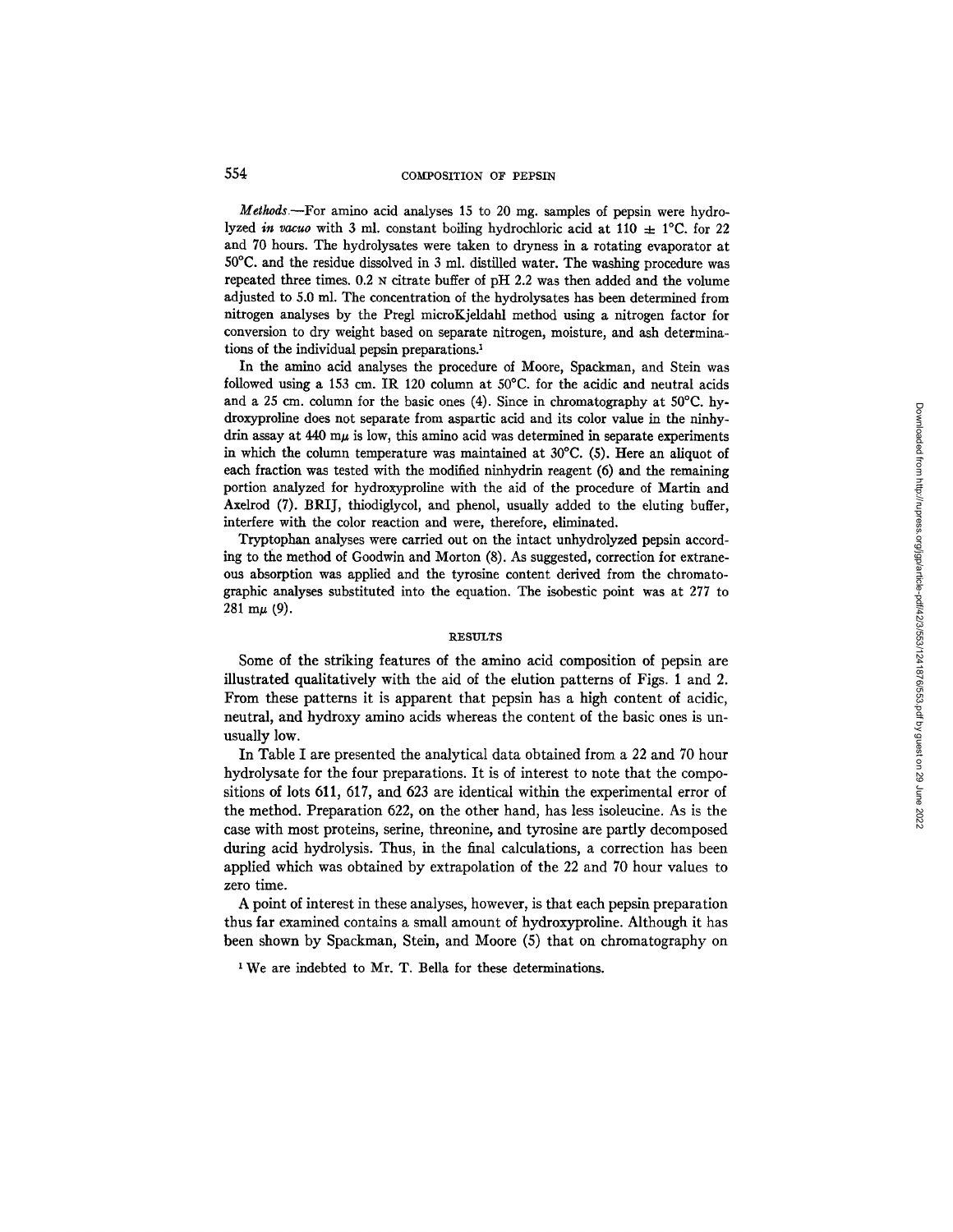IR 120 at 30°C. this amino acid emerges as a distinct peak ahead of the aspartic acid, the ninhydrin reaction was not sufificiently sensitive to detect any hydroxyproline in the corresponding region of our chromatograms. If, on the other hand, as also illustrated with the aid of Fig. 3, each fraction is assayed with the

| TABLE I                                                                  |
|--------------------------------------------------------------------------|
| Amino Acid Composition of Pepsin as Determined by Chromatography of Acid |
| Hydrolysates on Columns of Amberlite IR 120                              |

|                                                                    | Amino acid per 100 gm. protein |                |                |                |                |                   |                             |  |
|--------------------------------------------------------------------|--------------------------------|----------------|----------------|----------------|----------------|-------------------|-----------------------------|--|
| Amino acid<br>$\bf(1)$                                             | Lot 611                        |                | Lot 617        |                | Lot 622        | Lot 623           |                             |  |
|                                                                    | 22 hrs.<br>(2)                 | 70 hrs.<br>(3) | 22 hrs.<br>(4) | 70 hrs.<br>(5) | 22 hrs.<br>(6) | 22 hrs.<br>(7)    | 70 hrs.<br>$\left(3\right)$ |  |
|                                                                    | gm.                            | gm.            | zт.            | gm.            | gm.            | gm.               | gm.                         |  |
| $Lvsine$                                                           | 0.48                           |                | 0.42           | 0.46           | 0.38           | 0.43              |                             |  |
| $\textbf{Histidine} \dots \dots \dots \dots \dots \dots \dots$     | 0.40                           |                | 0.50           | 0.54           | 0.45           | 0.46              |                             |  |
| Arginine                                                           | 0.94                           |                | 0.97           | 0.94           | 0.99           | 1.02              |                             |  |
| Aspartic acid                                                      | 16.70                          | 17.32          | 16.40          | 17.39          | 16.38          | 16.31             | 16.64                       |  |
|                                                                    | 9.34                           | 8.14           | 9.16           | 8.68           | 9.13           | 8.89              | 8.33                        |  |
| Serine                                                             | 12.99                          | 10.42          | 12.37          | 11.19          | 12.78          | 12.49             | 10.45                       |  |
| Glutamic acid                                                      | 11.60                          | 11.42          | 11.27          | 11.38          | 11.31          | 11.32             | 11.28                       |  |
| $\textbf{Proline} \dots \dots \dots \dots \dots \dots \dots \dots$ | 4.80                           | 5.11           | 4.97           | 4.96           | 4.68           | 4.47              | 5.10                        |  |
| $Glycine$                                                          | 8.19                           | 8.05           | 8.04           | 8.25           | 8.13           | 7.97              | 8.05                        |  |
| Alanine                                                            | 4.70                           | 4.51           | 4.41           | 4.95           | 4.51           | 4.42              | 4.58                        |  |
|                                                                    | 1.92                           | 1.29           | 1.50           | 0.35           | 1.40           | 1.64              | 2.11                        |  |
| Valine                                                             | 7.38                           | 7.13           | 6.85           | 7.70           | 7.05           | 7.11              | 7.34                        |  |
| Methionine                                                         | 2.33                           | 1.82           | 2.27           | 1.20           | 1.89           | 2.28              | 1.86                        |  |
| Isoleucine                                                         | 9.79                           | 10.29          | 10.07          | 10.21          | 8.65           | 10.74             | 9.75                        |  |
| Leucine                                                            | 9.83                           | 10.57          | 10.49          | 10.29          | 9.78           | 10.29             | 10.38                       |  |
| $Tvrosine \ldots \ldots \ldots \ldots$                             | 8.80                           | 8.02           | 9.00           | 7.12           | 8.94           | 8.19              | 8.33                        |  |
| Phenylalanine                                                      | 6.99                           | 6.75           | 6.74           | 6.55           | 6.78           | 6.61              | 6.56                        |  |
| $Tryptophan. \ldots \ldots \ldots \ldots \ldots$                   | 3.51                           |                | 3.42           |                | 3.62           | 3.43              |                             |  |
|                                                                    | 0.05                           |                | 0.04           |                | 0.02           | 0.05              |                             |  |
| Ammonia                                                            | 1.91                           |                | 2.02           |                | 2.05           | 1.98              |                             |  |
| Nitrogen content, per cent<br>extinction coefficient.<br>Molar     | 14.88                          |                | 14.85          |                | 14.92          | 14.64             |                             |  |
| $\epsilon \times 10^{-3}$                                          |                                |                | 52.47          |                | 53.14          | 51.3 <sub>o</sub> |                             |  |

color test specific and more sensitive for hydroxyproline a small peak is present in the position in which this amino acid would be expected to occur. Separate experiments were performed in which a small amount of hydroxyproline was added to pepsin prior to the hydrolysis of the protein with hydrochloric acid. Here again, only one peak giving a positive isatin test was present in the chromatogram. Moreover, it should be noted that the added material was always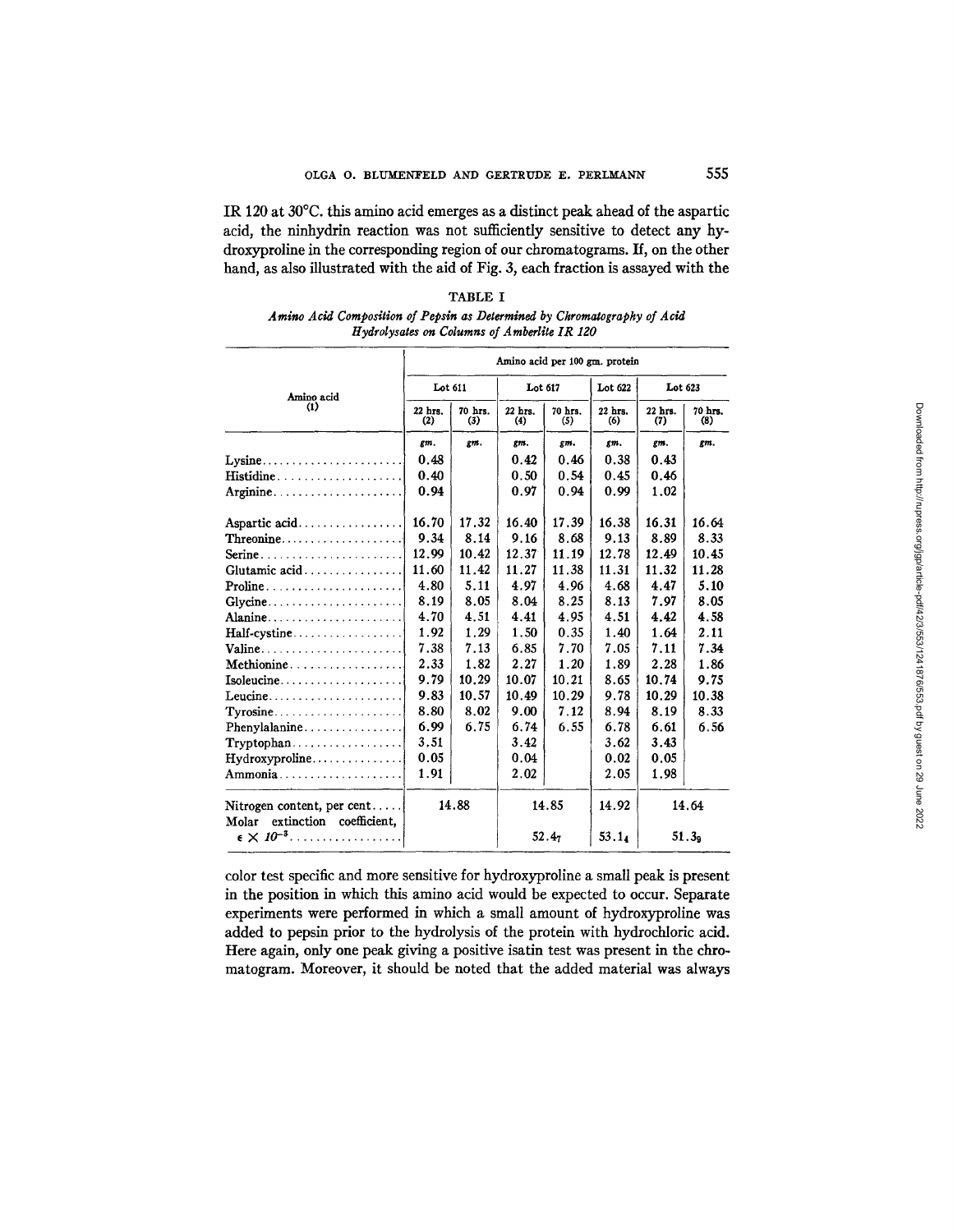recovered quantitatively. Thus, in contrast to the other hydroxy amino acids, *e.g.* serine and threonine, hydroxyproline is stable in 6.0 N hydrochloric acid at 110°C.



FIG. 1. Amino acids of a 22 hour hydrolysate of pepsin, lot 617, separated on a 0.9 cm.  $\times$  153 cm. column of IR 120. The dashed curve for proline gives optical density at 440 mµ. The amount of hydrolysate used in this analysis corresponded to  $0.67$  mg. pepsin.\*

\* The symbols used to denote the different amino acids follow those suggested by Sanger (Advances Protein Chem., 1952, 7, 1).

A summary of the analytical results is presented in Table II. Here columns 2, 3, and 4 list the average value for each amino acid derived from the data given in Table I. If these results are expressed as number of residues per mol-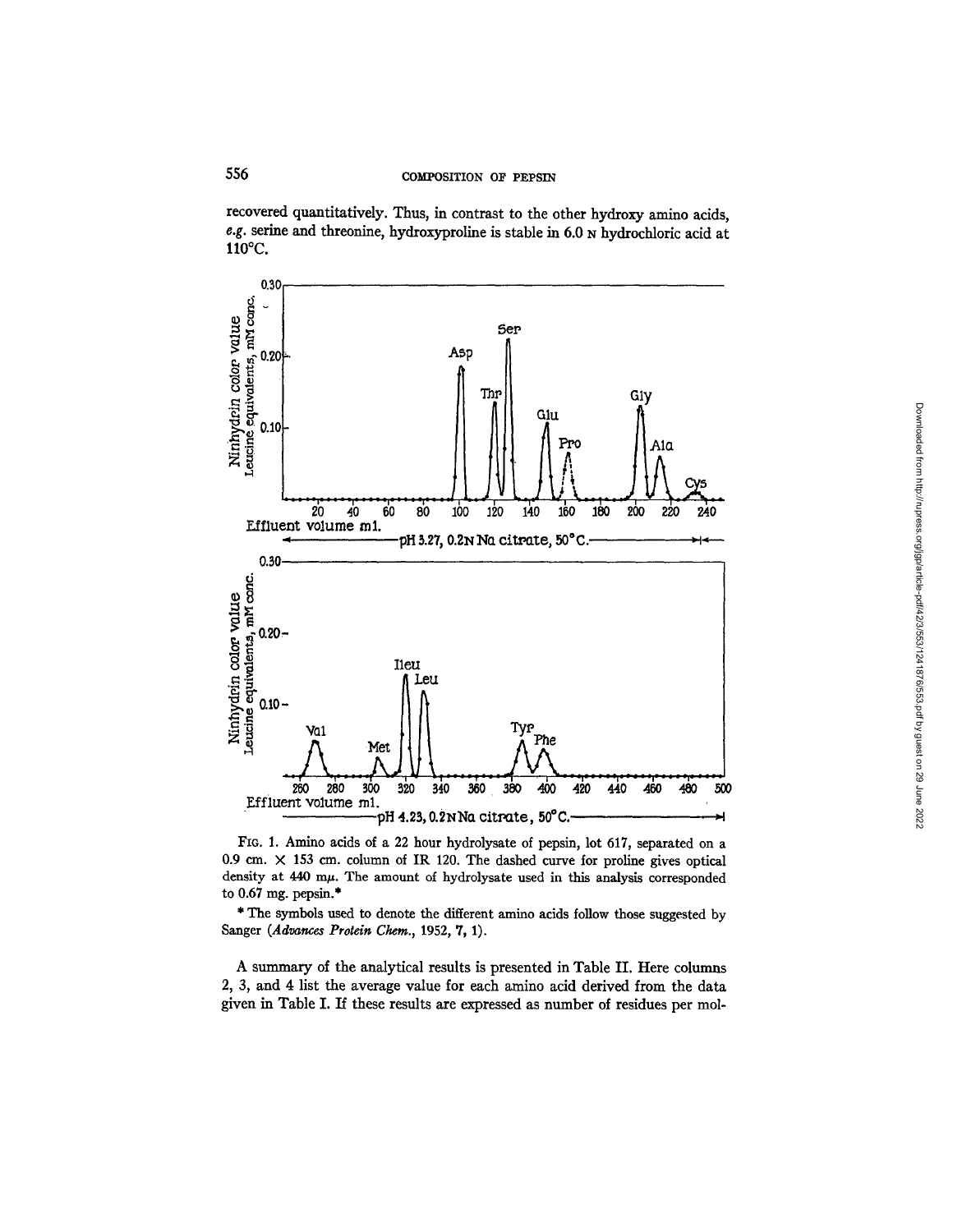

FIG. 2. Basic amino acids and ammonia of a 22 hour hydrolysate of pepsin, lot 617, separated on a 0.9 cm.  $\times$  25 cm. column of IR 120. The amount of hydrolysate used in this analysis corresponded to 6.12 mg. pepsin.\*

\* The symbols used to denote the different amino acids follow those suggested by Sanger *(Advances Protein* Chem., 1952, 7, 1).



FIG. 3. Separation of hydroxyproline from the acidic and neutral amino acids of a 22 hour hydrolysate of pepsin, lot 611, on a 0.9 cm.  $\times$  153 cm. column of IR 120 at 30°C. The dashed curve for proline gives optical density at 440 m $\mu$ , ( $\bullet$ ) ninhydrin determination, (O) hydroxyproline assay. The amount of hydrolysate placed on the column corresponded to 43.1 mg. pepsin.\*

\* The symbols used to denote the different amino acids follow those suggested by Sanger *(Advances Protein Chem.*, 1952, 7, 1).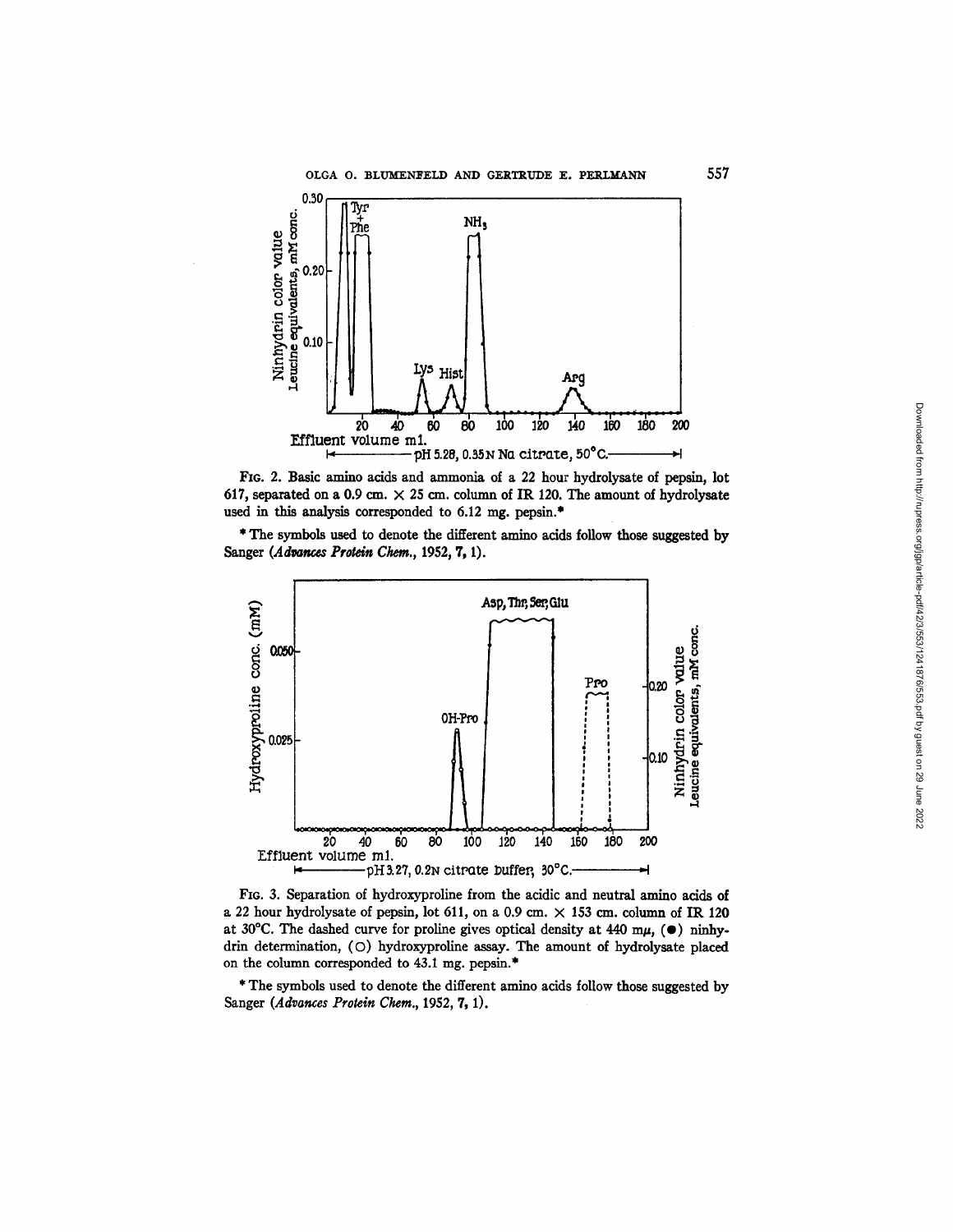| Amino acid                                                | Amino acid<br>per 100 gm.<br>protein | Amino acid<br>residues per<br>$100$ gm.<br>protein | N as<br>per cent<br>of total<br>N | Calculated<br>No. of resi-<br>dues for<br>mocleular | No. of residues per<br>molecule |                         |
|-----------------------------------------------------------|--------------------------------------|----------------------------------------------------|-----------------------------------|-----------------------------------------------------|---------------------------------|-------------------------|
|                                                           |                                      |                                                    |                                   | weight<br>35,000                                    | This work                       | Brand (2)               |
| (1)                                                       | (2)                                  | (3)                                                | (4)                               | (5)                                                 | (6)                             | (7)                     |
|                                                           | gm.                                  | gm.                                                |                                   |                                                     |                                 |                         |
| Lysine                                                    | 0.43                                 | 0.38                                               | 0.56                              | 1.0 <sub>3</sub>                                    | 1                               | 2                       |
| $\mathbf{H}\mathbf{is}$ tidine $\ldots\ldots\ldots\ldots$ | 0.47                                 | 0.42                                               | 0.86                              | 1.0 <sub>6</sub>                                    | $\mathbf{1}$                    | $\overline{\mathbf{c}}$ |
| Arginine                                                  | 0.97                                 | 0.89                                               | 2.11                              | 1.9 <sub>5</sub>                                    | $\overline{2}$                  | $\overline{2}$          |
| Aspartic acid.                                            | 16.63                                | 14.38                                              | 11.80                             | 43.7 <sub>3</sub>                                   | 44                              | 41                      |
| $\mathtt{Threoninet} \dots \dots \dots$                   | 9.50                                 | 8.06                                               | 7.54                              | 27.9 <sub>2</sub>                                   | 28                              | 28                      |
| $\textbf{Serine1} \dots \dots \dots \dots$                | 13.20                                | 10.94                                              | 11.86                             | 43.9 <sub>6</sub>                                   | 44                              | 40                      |
| Glutamic acid                                             | 11.34                                | 9.95                                               | 7.28                              | $26.9_{8}$                                          | 27                              | 28                      |
| $\textbf{Proline} \dots \dots \dots \dots \dots$          | 4.90                                 | 4.13                                               | 4.02                              | 14.9 <sub>0</sub>                                   | 15                              | 15                      |
|                                                           | 8.10                                 | 6.16                                               | 10.20                             | 37.78                                               | 38                              | 29                      |
| Alanine                                                   | 4.51                                 | 3.60                                               | 4.78                              | $17.7_1$                                            | 18                              |                         |
| $\textbf{Half-cystine} \dots \dots \dots$                 | 1.45                                 | 1.23                                               | 1.13                              | 4.1 <sub>9</sub>                                    | Ca.4                            | $-4$                    |
| $Valine \ldots  \ldots$                                   | 7.09                                 | 6.00                                               | 5.72                              | 21.1 <sub>8</sub>                                   | 21                              | 21                      |
| $Methodine28$                                             | 2.07                                 | 1.82                                               | 1.31                              | 4.8 <sub>6</sub>                                    | Ca.5                            | 4                       |
| Isoleucine                                                | 10.03                                | 8.65                                               | 7.22                              | 26.7 <sub>g</sub>                                   | 27                              | 28                      |
| Leucine                                                   | 10.43                                | 8.99                                               | 7.51                              | 27.8 <sub>3</sub>                                   | 28                              | 27                      |
| Tyrosine1                                                 | 9.40                                 | 8.47                                               | 4.90                              | 18.1 <sub>6</sub>                                   | 18                              | 16                      |
| Phenylalanine                                             | 6.73                                 | 5.99                                               | 3.85                              | 14.2 <sub>6</sub>                                   | 14                              | 13                      |
| $Tryptophan. \ldots$                                      | 3.50                                 | 3.19                                               | 3.24                              | 6.0                                                 | 6                               | 4                       |
| Hydroxyproline                                            | 0.05                                 | 0.04                                               | 0.04                              | 0.1                                                 | 0.1                             |                         |
| Amide $NH_3$                                              |                                      |                                                    | 9.72                              | 36.0 <sub>9</sub>                                   | (36)                            | 32                      |
| $Total$                                                   |                                      | 103.2                                              | 105.6                             |                                                     | 341                             |                         |

TABLE II *Amino Acid Composition of Crystalline Pepsin\** 

\* Averageof ten analyses; only values which are within 5 per cent of the mean are included.

The values for threonine, serine, and tyrosine were obtained by extrapolation of the 22 and 70 hour hydrolysates to zero time.

§ Methionine corrected for 5 per cent loss during chromatography.

|| NH<sub>3</sub> content of the hydrolysate corrected for decomposition of serine, threonine, and tyrosine, but considered as approximate.

ecule of 35,000 (column 5), they lie close to an integral value in each instance and agree well, in most part, with those of Brand (column 7) (2). Moreover, if the molecular weight of pepsin is computed from these data, the value of 36,212 is in close agreement with that of 35,000 based on physicochemical measurements (10, 11).

The values which are subject to greatest error are those for methionine and cystine? As can be seen from Fig. 1, the peaks are the smallest ones on the

2 As shown by Kern, pepsin has no free -SH groups (20).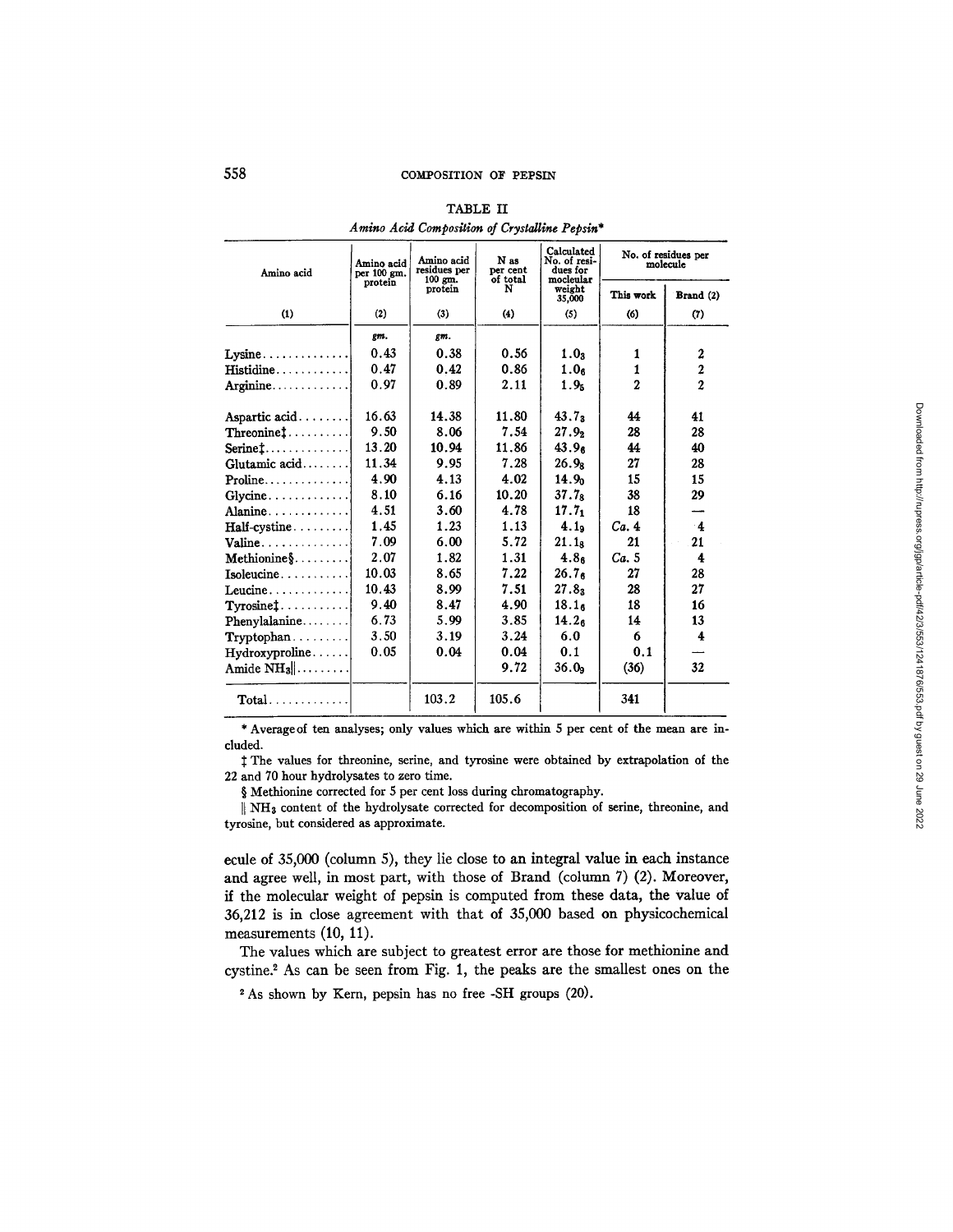effluent curve. Both amino acids are subject to losses during hydrolysis. Accurate determination of these two constituents would require analysis of performic acid-oxidized pepsin for cysteic acid and methionine sulfone.

Even though the basic amino acids are present in relatively small amounts, it was possible to determine them accurately. Three to 6 mg. samples were analyzed on a 25 cm. column of IR 120 rather than on a shorter column as recommended by Moore, Spackman, and Stein (4). Similarly, amounts of 35 to 40 mg. of pepsin had to be used in each determination of hydroxyproline whereas only 0.5 to 0.7 mg. was necessary for the analyses of the acidic and neutral amino acids.

# **DISCUSSION**

The homogeneity of pepsin has been the subject of extensive investigations (12-14). Although the physicochemical properties and the analytical results point to a uniformity of our preparations, this does not preclude the fact that crystalline pepsin contains a few molecules with a slightly different amino acid composition.

A close examination of the amino acid distribution of pepsin reveals the presence of 44 aspartic, 27 glutamic acids, and only four basic residues; *i.e.,*  one lysine, one histidine, and two arginines. This marked predominance of dicarboxylic acids with 35 free carboxyls<sup>3</sup> and the occurrence of one phosphate group  $(12, 15)$  explain that pepsin even in 0.1  $\mu$  hydrochloric acid still moves electrophoretically as a negatively charged ion (15, 16).

The point of interest, however, is that pepsin has 44 serine, 28 threonine, and 15 proline residues, representing 26 per cent of the total amino acid content. It is, therefore, not unlikely that the sequential arrangement of these constituents, particularly that of proline, contributes to a specific configuration of a chain segment, or segments, essential to the catalytic activity of the enzyme.

The finding in this protein of small amounts of hydroxyproline was unexpected. Although it is possible that this amino acid originates from a contaminant, *e.g.* collagen or a collagen breakdown product which is tightly adsorbed to pepsin and which even on extensive purification cannot be removed, it is striking that in all the preparations thus far analyzed the amount of hydroxyproline is constant.<sup>4</sup> This constancy might be interpreted as an indication that we deal with a mixture of closely related proteins and that in every tenth molecule one proline residue is substituted by an hydroxyproline. We favor this latter explanation since preliminary experiments have indicated that the enzymically active pepsin modifications obtained on mild autodigestion contain

<sup>8</sup> Amide values computed from the chromatography results and not based on independent determinations.

4 Analysis for hydroxyproline on crystalline pepsin, Pentex, lot 3713, indicated also the presence of 0.1 residue of this amino acid per mole of pepsin.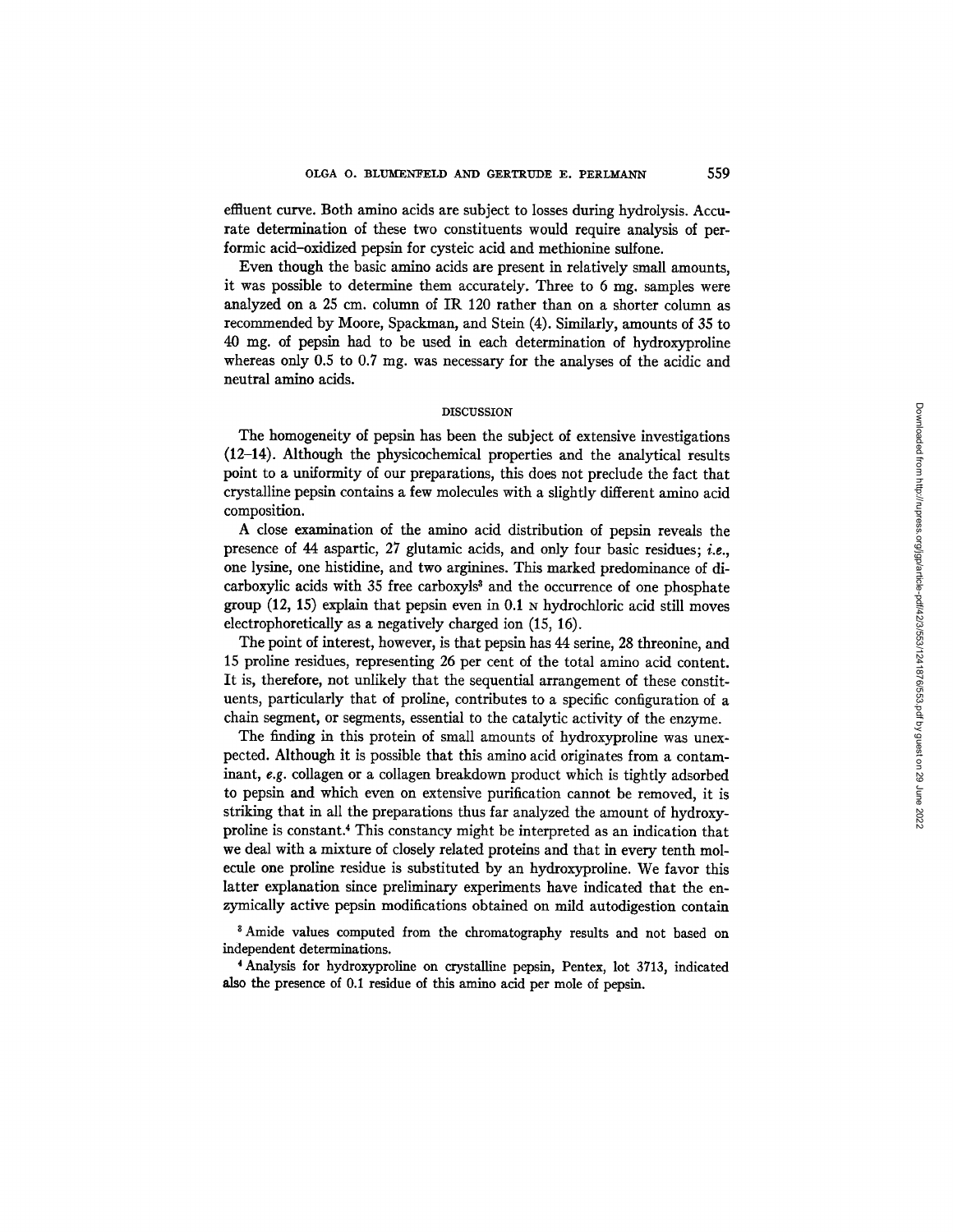## 560 COMPOSITION OF PEPSIN

one to five residues of this amino acid (3, 17). The fact should be kept in mind that large amounts of a protein are necessary for the detection of traces of hydroxyproline. Thus this amino acid could occur in a variety of proteins of non-collagen origin and could have escaped the attention of investigators.

The authors are greatly indebted to Dr. Stanford Moore for generously supplying the Amberlite IR 120 resin used in this investigation and for his advice and interest in this work, and to Dr. R. Trautman for the ultracentrifuge measurements.

Our sincere thanks are also due to Miss Hessy Levinsons for her able assistance in the chromatography experiments.

## *Addendum*

As stated earlier in this paper, one of the values subject to error in the analysis of amino acids is that of cystine. Since an accurate determination requires analysis of performic acid-oxidized pepsin for cysteic acid, performic acid oxidation was carried out according to the method of Schram, Moore, and Bigwood (18). The excess reagent was removed by freeze-drying (19) and the oxidized protein hydrolyzed at 155°C. under reflux with constant boiling hydrochloric acid for 18 hours. Aliquots containing 3 to 4 mg. of protein were then analyzed chromatographically on Amberlite IR 120 columns (4).

The results obtained with the twice recrystallized pepsin preparations, lots 611, 617, and 623, indicated the presence of  $5.9<sub>5</sub>$ ,  $5.8<sub>7</sub>$ , and  $5.7<sub>4</sub>$  residues of cysteic acid, respectively. It is thus clear that the discrepancy between the values given in Tables I and II and that found after performic acid oxidation is due to loss of cystine during the acid hydrolysis. Moreover, the integral value of six half-cystine agrees well with that reported by Kern (20). As in the work of Kern no free sulfhydryl groups are present in our preparations as shown with the aid of the amperometric titration of Benesch, Lardy, and Benesch (21).

## BIBLIOGRAPHY

- 1. Perlmann, G. E., *Arch. Biochem. and Biophysics,* 1955, **65,** 210.
- 2. Brand, E., *Ann. New York Acad. Sc.,* 1946, 47, 187.
- 3. Peflmann, G. E., and Mycek, M. J., Modification of pepsin by autodigestion, in Symposium on Protein Structure, (A. Neuberger, editor), New York, John Wiley and Sons, Inc., 1958, 179.
- 4. Moore, S., Spackman, D. H., and Stein, *W. H., Ind. and Eng. Chem., Analytical Edition,* 1958, 30, 1185.
- 5. Spackman, D. H., Stein, W. H., and Moore, *S., Ind. and Eng. Ctw, m., Analytical Edition,* 1958, SO, 1190.
- 6. Moore, S., and Stein, W. H., *J. Biol. Chem.,* 1954, 211, 907.
- 7. Martin, C. J., and Axelrod, A. E., *Proc. Soc. Exp. Biol. and Med.,* 1953, 83, 461.
- 8. Goodwin, T. *L.,* and Morton, R. A., *Biochem. J.,* 1946, 40, 628.
- 9. Beaven, G. H., and Holiday, E. R., *Advances Protein Chem.,* 1952, 7, 319.
- 10. Steinhardt, J., *J. Biol. Chem.,* 1938, 123, 543.
- 11. Edelhoch, *H., J. Am. Chem. Soc.,* 1957, 79, 6100.